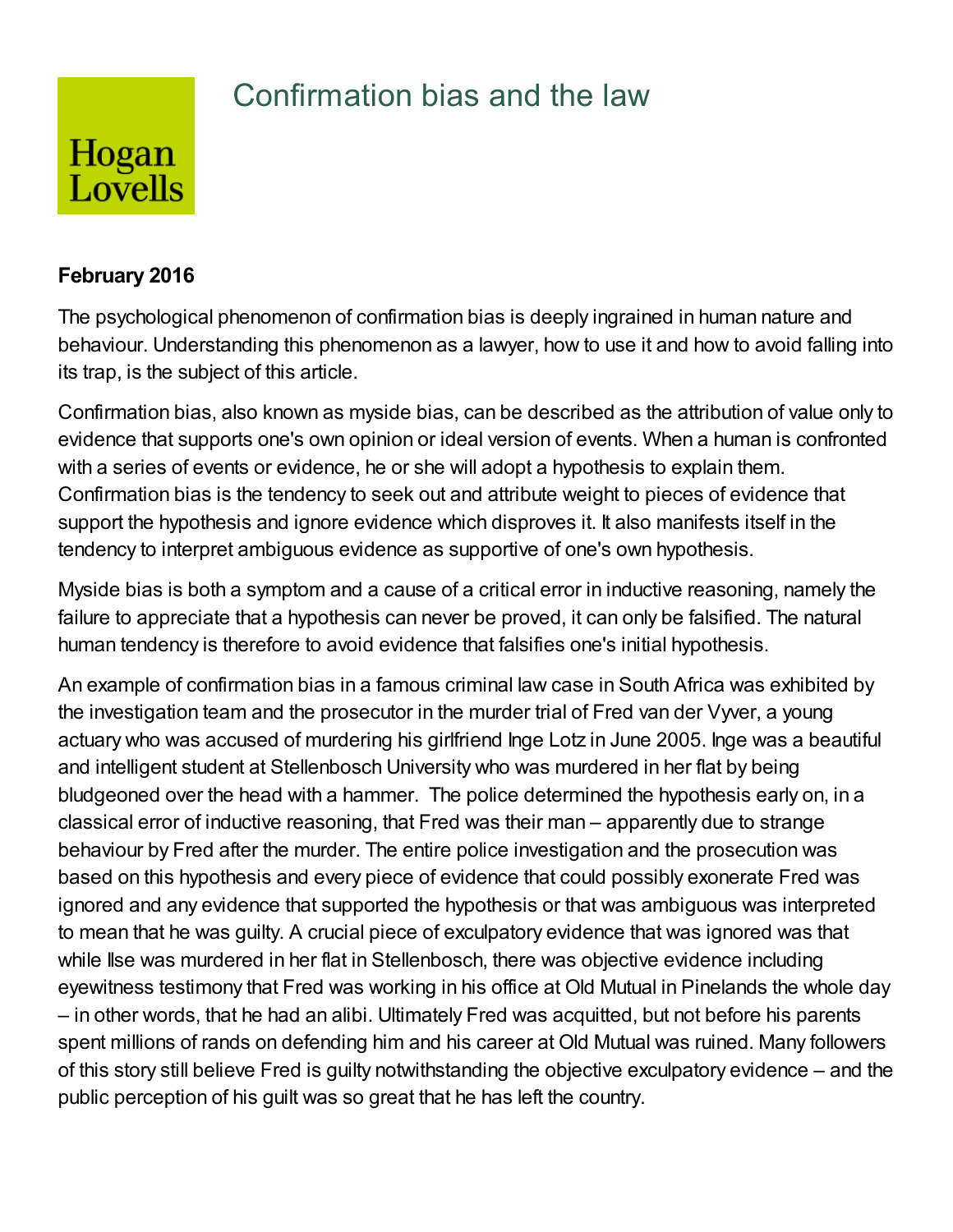There are many examples in history where confirmation bias has caused the public to adopt a hypothesis that simply does not bear objective scrutiny. One example is the assassination of President John F Kennedy in December 1963 and the longstanding controversy over whether Lee HarveyOswald acted alone in shooting him. The famous film director Oliver Stone produced a masterly display of cinematic confirmation bias in his biopic *JFK*. Closer to home, this article does not admit of a detailed examination of the equally controversial Shrien Dewani case – but readers are encouraged to rethink their attitude to Shrien's discharge, for example by reconsidering the weight of his admission that he frequented gay prostitutes. Is that piece of evidence supportive of the hypothesis that Shrien hired hitmen to murder his wife?

Although the phenomenon of confirmation bias would appear to be contrary to the notion that the legal profession requires the application of an objective mind, the manner in which litigation – civil and criminal - is both conducted and adjudicated is closely aligned to a remarkable degree with this phenomenon.

To illustrate the alignment , let us take a step back into the ethics of the legal profession. One of the basic ethical principles of legal practice is that a lawyer can never mislead the court by presenting false evidence. Put another way, a lawyer is obliged to tell the truth and nothing but the truth, but not to tell the whole truth. This principle finds particular application in the drafting of pleadings, especially when drafting affidavits in motion proceedings. In order to present the best possible version to the court (which is entirely true but not the entire truth) one must actively formulate a hypothesis and seek out and rely on factual evidence that supports the hypothesis. Those pieces of evidence that would falsify the hypothesis (that is, the client's version) will not be included or otherwise minimised. An astute opponent will be adopting the same exercise. What one is doing here is not the subconscious application of confirmation bias (which is the most common manner in which this phenomenon manifests itself in human behaviour) but is, or rather should be, a conscious utilisation of this phenomenon to serve one's client.

The other phenomenon that experienced lawyers will have observed with frustration is the tendency of many judges to display confirmation bias. Since the judge is under a duty, in an adversarial system, to allow both sides to be heard, the position of the objective adjudicator is that he or she must actively guard against any manifestation of confirmation bias. Indeed, it can be said that confirmation bias in the mind of the adjudicator is anathema to the principle of *audi alteram partem*.

While there are clear advantages for a lawyer to utilise confirmation bias to the advantage of his or her client, there are also pitfalls to doing so. Although an attorney should present the most favourable possible hypothesis that all the facts can muster for the benefit of the client in presenting a case to the other side and to the court, this is not so when dealing with the client. Lawyers are also under an ethical duty to advise their clients of all of the negatives and positives of their case. This requires attorneys to conduct an objective appraisal of all the evidence without exhibiting any confirmation bias. Thus, evidence relevant to any hypothesis, which the client might propose or the lawyer might develop, needs to be assessed both for the purposes of justifying